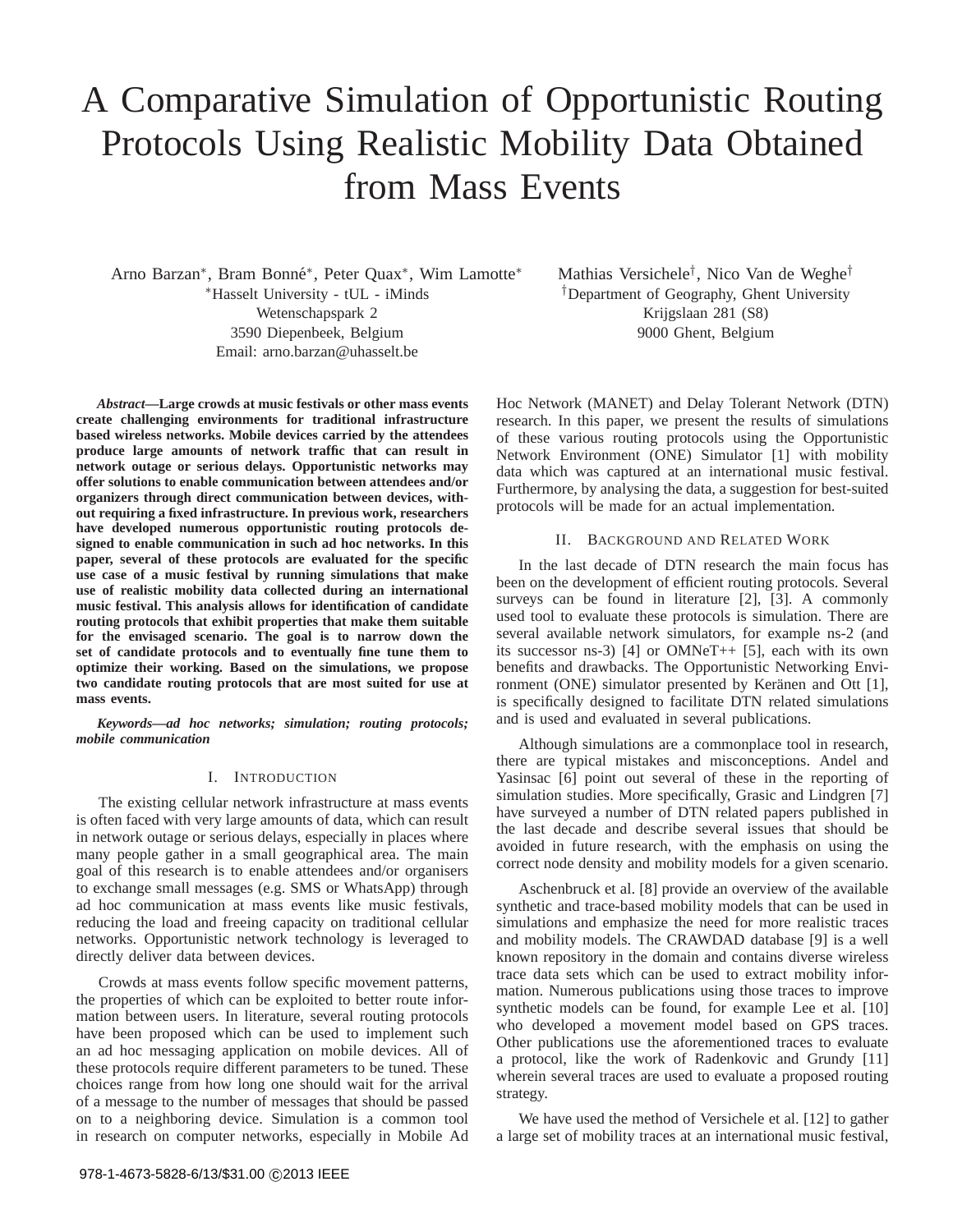and have used this data to simulate and investigate existing DTN protocols in a mass event setting without the need to depend on synthetic models. Vukadinovic and Mangold [13] performed an analogous experiment in an entertainment park where GPS traces were collected using mobile devices that were randomly distributed to visitors over five days. However, they did not focus on different routing protocols using these traces.

#### III. MOBILITY

The chosen mobility model has a profound impact on the realism and thus outcome of a simulation. As Grasic and Lindgren [7] have pointed out, many protocols in the literature are tested and evaluated in unrealistic or irrelevant scenarios. This paper focuses on a specific real-world scenario and the development of applications for it.

#### *A. Collecting Data*

Despite projects like CRAWDAD, the public availability of wireless traces is rather limited. For this study, a subsample of festival attendees was tracked using the method of Versichele et al. Using this method, the complex movement patterns of attendees at a mass event can be captured. By deploying 15 Bluetooth scanners at strategic locations over the festival terrain, proximity-based trajectories of over 10 000 unique devices were registered during the Pukkelpop 2012 festival. This is a three-day Belgian music festival attracting 100 000 visitors each year and featuring many international acts. The unique hardware addresses (MAC) of Bluetooth chips make it possible to detect and track the movement of a device when combining data from several detectors. The hardware address can also be used to couple a detected device to a node that is used in a simulation environment. The resulting data contains timestamps of detected devices collected at certain strategically chosen locations on the terrain, such as stages and passageways, while trying to cover as much of the terrain as possible.

## *B. Processing*

Paths can be deduced from the above data by letting a node travel from a certain detection location and time to the location and time of the next detection. The range of the detectors, depending on the sensor used, is approximately 20- 30 meters. Nodes in the simulation are therefore placed at or move towards a random position around the sensor locations in a radius of 20 meters.

If the nodes would simply travel in straight lines from one detection to another, certain obstacles that were present at the festival area would be ignored. To improve realism, a rudimentary shortest path finding algorithm was used to let nodes travel a more realistic path from one point to the next: paths are only created along passageways, since fences and tents on the terrain can not be crossed. To achieve this, additional points were added along paths in order to avoid these obstacles.

In between detections it is possible that certain devices remain undetected for a while. This does not necessarily mean these users left the festival area or turned off their devices: they could simply be out of range of all detectors. The problem is



Fig. 1. Simulation of a festival day: the nodes and their transmission ranges are visualized by a circle, the background shows the festival area.

that there is no other information about the actual status of the device. The chosen solution to this problem is to disable the node in the simulator after a certain time of not being detected. This time was empirically chosen to be 15 minutes: most of the festival area is covered and it should take less than 15 minutes to move between any two detectors. The node will remain disabled until a detection at a later timestamp is encountered in the data.

The Bluetooth detectors discovered an average of 5 300 unique devices per festival day. This number also includes devices that are only detected a few times (e.g. a passer-by) or are originating from organisational equipment which is static. A set of 1 000 nodes with the best paths (i.e. paths with the most detection points) were selected for the simulations. We have performed simulations with 50, 100, 250, 500 and 1000 nodes.

## IV. SIMULATIONS

The main goal of all evaluated protocols is to enable communication between arbitrary devices in an ad hoc manner. This means that messages must be relayed by other devices to reach destinations that are not in transmission range. This section briefly explains the settings that were used for the simulations, followed by a description of the evaluated protocols.

#### *A. Simulation Settings*

The ONE simulator is a network simulator developed to evaluate network protocols in a delay-tolerant environment. It is specifically designed to facilitate DTN research by abstracting certain elements of typical DTN communication and offering a number of tools for simulation. Visualization is one of these tools; Figure 1 shows a screenshot of the visualization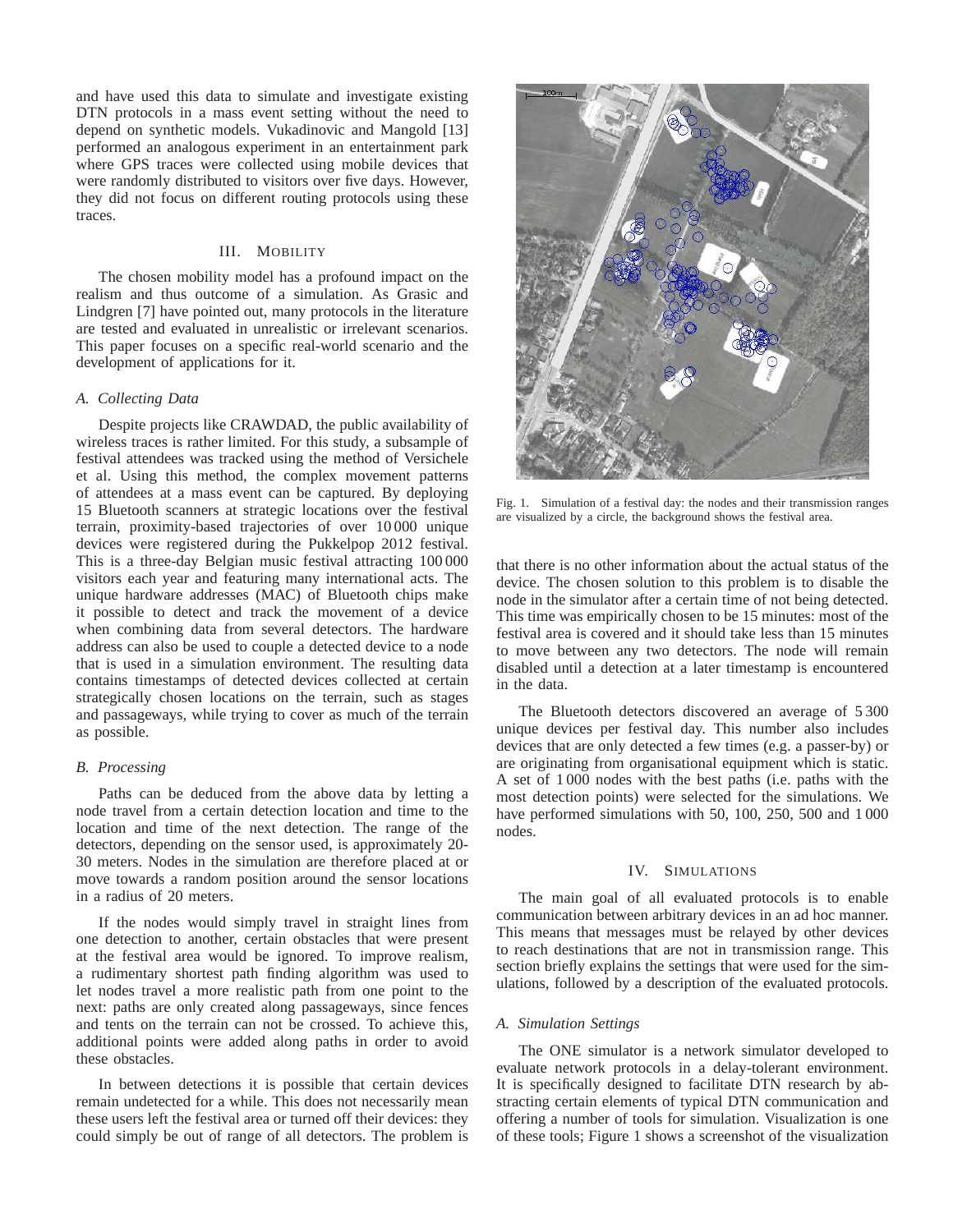component while simulating moving nodes on the festival area. Another tool enables researchers to import mobility data into the simulator. The source code of this component had to be slightly altered so nodes could be disabled when no trace data was available (as explained in section III-B). Messages in the buffers of these disabled nodes are kept there but do age; depending on the routing protocol, it is possible they are dropped from the buffer due to aging as would be the case when devices have left the festival site in a real-world scenario. Each simulation run covers a full festival day (12 hours).

The size of the festival area is circa 400m by 500m. For all nodes in the simulations a communication range of ten meters was chosen using a Bluetooth interface with a transfer rate of 2 Mbit/s. Although many wireless technologies have a much larger range in theory, interference in a dense crowd and other obstacles often hinder communication over a large distance. The ONE simulator does not take into account these interferences; a relatively small transmission range is chosen to compensate for this deficiency, so the results are also relevant for other wireless technologies (e.g. WiFi) that can be used in a real-world application.

The messages in the simulations have a size of 100 kB and the buffers in each node have a capacity of 10 MB. This is an estimation of the requirements of an application on a mobile device for sending small text messages or pictures like in SMS/MMS. The size of the messages is large enough to support additional security measures such as the use of public-key cryptography. The buffer size is intentionally kept small (a maximum of 100 messages): more messages lead to more processing and transmissions and thus more energy consumption. People who do not return home between festival days have to consider their energy consumption since they often have no way of recharging their devices. This factor should be taken into account when developing and testing routing protocols for scenarios like a festival spanning several days.

Messages are generated by random active nodes in the festival area. A node is assumed to be active when the simulator is certain of the node's location, i.e. when there is a related detection in the real-world trace for that particular node. The destination is also a random node in the festival area. Because nodes can become disabled, it is possible that the associated messages will disappear as well. This is not unrealistic since people may turn off their devices, the application is shut down or because batteries could be depleted in real life. Using a random event generator in our simulations, every node sends an average of four messages per hour in a simulated festival day.

The time-to-live (TTL) of the messages was set to 15 minutes. This is rather a long time to mimic SMS-like behavior but it ensures that all protocols have a reasonable amount of time to deliver a message. In an actual application this TTL should be further reduced since an acknowledgement system should inform the user whether a sent message has arrived at its destination, and long waiting times for this feedback are impractical.

## *B. Routing Protocols*

Six protocols were tested in the simulations. Every protocol was run through five iterations of simulation, each iteration simulating a full festival day of 12 hours, with the results being averaged. In each of the five runs a different seed was used for the random number generator responsible for the time of creation, sender and destination of the messages. The protocols used were Direct Delivery (DD), First Contact (FC), Epidemic (EP) [14], Spray and Wait (SW and SWb) [15] and two versions of the Probabilistic Routing Protocol (PRoPHET): the original protocol (PR) [16] and a slightly adjusted version PRoPHETv2 (PR2) [17]. The implementations of these protocols were made by the developers of the ONE simulator and other contributors. The active community and diverse research contributions have checked and optimized these implementations. Since the goal was to investigate general properties of routing algorithms in a specific environment, the choice was made to use specifically these thoroughly tested and reviewed protocols. A short description of each is provided below.

The first three protocols do not have parameters that can be tuned, so there is only one version to be tested. *DD* delivers the message only directly to the destination, i.e. there is no relaying, and messages are only delivered when the destination is a direct neighbor of the sender. In *FC* only one copy of a message exists at a certain point in time: a message is relayed to the first encountered node unless the message already traversed that node, and is then removed from the message buffer of the previous hop. This happens until the destination is reached or the TTL is reached. The *EP* protocol replicates messages using a flooding approach so that all messages are constantly being sent to all nodes that are in range.

In *SW*, a maximum of *n* copies of a message can exist in the network. These copies are 'sprayed' towards encountered nodes, until only one copy remains at the sender. Two implementations of *SW* were used: binary (SWb) and nonbinary (SW). In non-binary mode the sender sprays only one copy of the message to each (different) encountered node. In binary mode half of the available copies is passed on to an encountered node, which in turn does the same with these received copies. This happens until only one copy is left. The remaining copy then waits, in both binary and non-binary, to be delivered to the destination as soon as it comes into range. Both the binary and non-binary versions were simulated with different numbers of copies ( $n = 6, 12, 18, 36, 72, 144$ ), based on values proposed in the original work and further empirically determined by preliminary simulations.

The *PRoPHET* protocols try to estimate the chance that a node can deliver the message to another node, based on historical information, and spread messages based on this chance. The transitivity property describes the probability by which a node can deliver a copy to the destination recursively. For example, if node A wants to send a message to node D via B, the transitivity property specifies the probability that B will encounter a node C which can in turn deliver the copy to D. *PR2* uses a slightly adjusted transitivity property and aging of the delivery probabilities. More details can be found in the respective papers [16], [17]. PR and PR2 ran with different values for the transitivity property ( $\beta = 0.0, 0.09, 0.25, 0.90$ ) based on the proposed values in original and on previous work.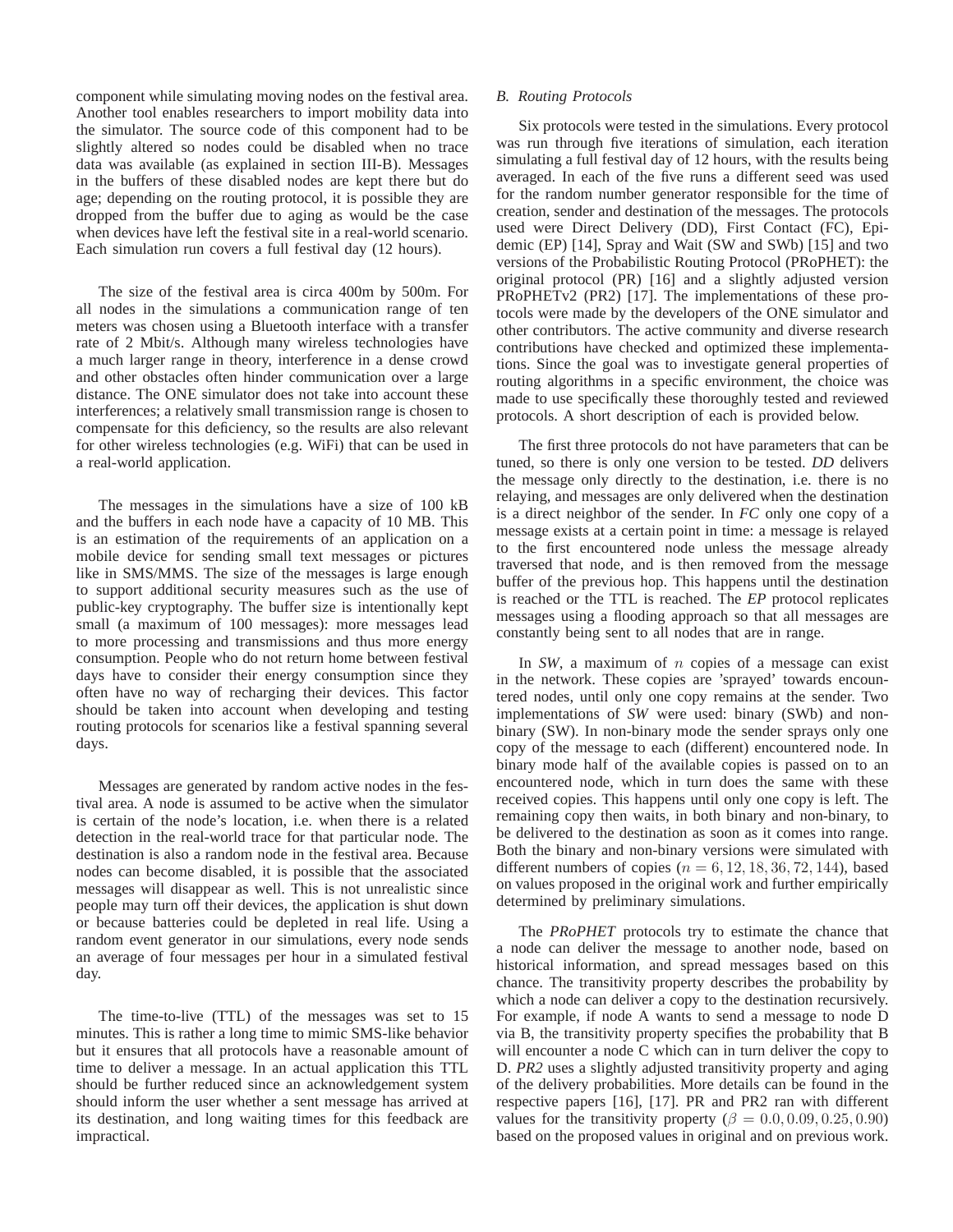

Fig. 2. Comparison between routing protocols based on the indicated metric.

## V. RESULTS AND ANALYSIS

This section discusses the results and analysis of the simulations described in Section IV. First, the proposed metrics are briefly described. The importance of these metrics is dependent on the application scenario and will be detailed in the analysis that follows. Finally, the most suitable protocols are suggested based on the simulations. The figures in this section show the results of the simulation runs with 500 nodes.

#### *A. Metrics*

- 1) Delivery ratio: This metric represents the percentage of messages that were created and effectively reached their destination.
- 2) Latency: The time it takes for a delivered message to reach its destination. An upper bound on the time a message has to arrive at the destination may be needed in an application to decide whether the message is lost or a resend may be beneficial.
- 3) Overhead: The overhead is defined as<br>  $\frac{\#relayed #delivered}{\#delivered}$ . It provides an indication  $\frac{4}{\text{delivered}}$ . It provides an indication of the overhead as transmissions of messages that could not reach their destination are also included.
- 4) Number of hops: This number describes how many other nodes the message had to pass through to reach its final destination. This metric is often omitted or forgotten in the analysis or reporting of simulations but can indicate how challenging the evaluating scenario was and how well the routing protocol utilizes the network resources [7].

#### *B. Individual Protocol Examination*

In all of the above protocols, and more in general in the simulator used, control messages are not included in the overhead calculation. The nodes can retrieve certain information, like the history of encountered nodes in the PRoPHET algorithms, without sending actual messages. It is possible to abstract this kind of communication as is the case in the simulator, for instance by assuming the lower layers handle this, but it should not be ignored in an analysis as these messages require additional energy for processing and transmissions and can even cause additional interference.

The results of the simulations are summarized in Figure 2. What immediately stands out is the high delivery ratio of the Epidemic routing protocol. However, because of the flooding nature of this protocol, there is a relatively large overhead. It is intuitively clear that when more copies of the same message are sent, the chance of actually reaching the destination increases. The low latency of EP in this figure shows that the underlying mobility trace with 500 nodes (and similarly the 1 000 trace) offers a beneficial environment for this protocol as there is a lot of movement between the groups of people at the festival site and the crowd is almost entirely interconnected.

Another part of the charts that warrants attention is the relatively large amount of hops of the First Contact protocol. The high hop count is caused by the choice of a random neighbor to relay the message, even if the destination is itself a neighbor of the sender. As can be seen on the latency graph, FC also has a relatively low end-to-end latency. The reason for this is that there is only a slight chance that the destination is reached, but if it is reached the coincidentally chosen path will be relatively fast.

The Direct Delivery protocol is not applicable for use within a real-world ad hoc application, since the point is to communicate with each other without being geographically close to each other. It is however useful to check a borderline case of DTN protocols, namely where there is no relaying at all. It is obvious that carrying messages for other nodes is necessary: the delivery property of DD is the lowest of all results. This also means that the probability is relatively small that two random nodes come in contact within 15 minutes (the chosen TTL) in the used mobility trace.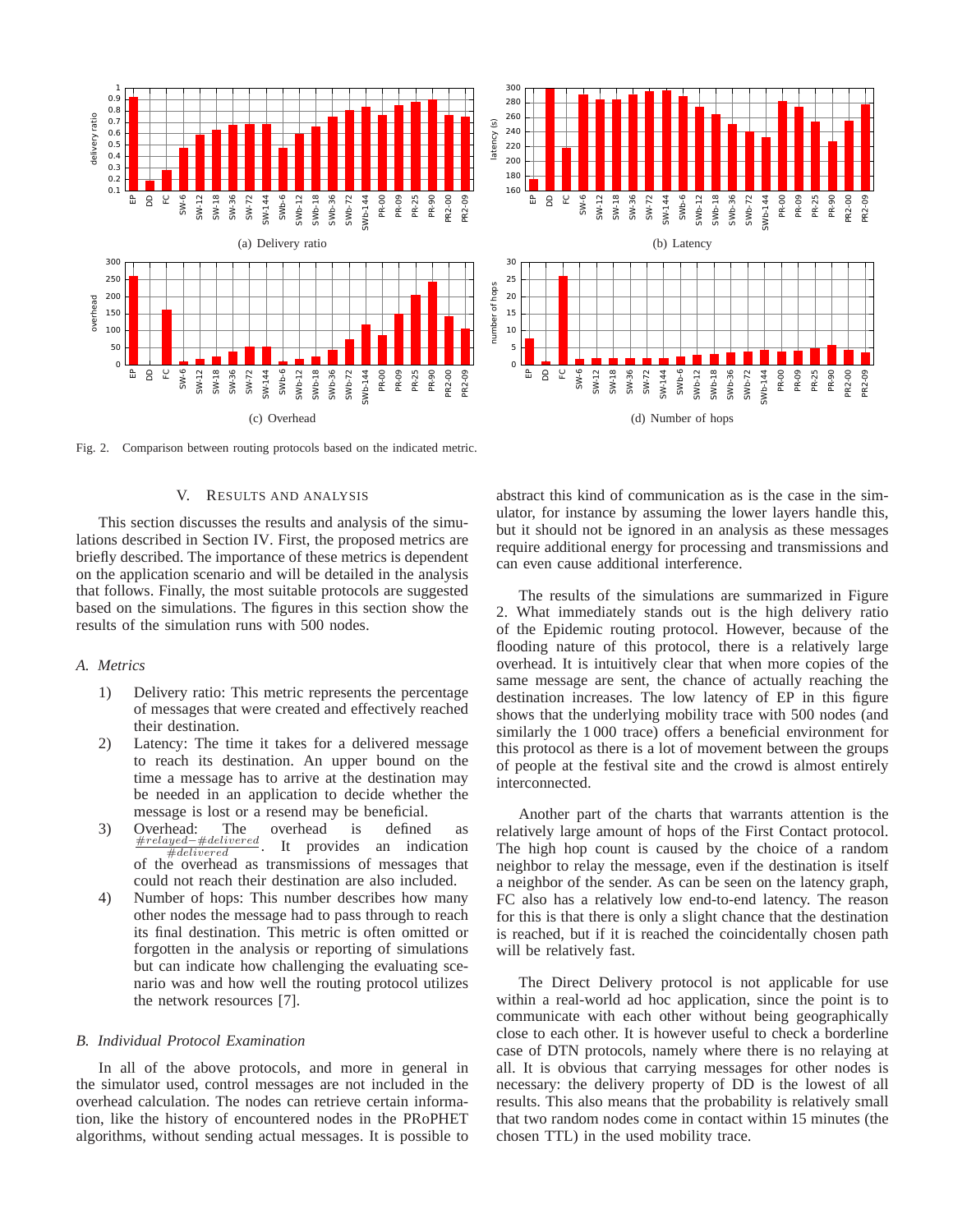The Spray and Wait protocols try to reduce the amount of data in the network by imposing a maximum number of copies of a certain message. It is again clear that when more copies are allowed, the delivery ratio increases. Since the non-binary version spreads a message by giving one copy to each encountered node until only a single copy remains at the sender, the number of hops is always one (if the sender delivers the message) or two (if the contact delivers it). In the binary version, the maximum number of hops increases with the number of allowed copies because encountered nodes may receive more than one copy, and they can subsequently spread all of these copies. As can be seen in the graphs, the delivery ratio is relatively high while the overhead remains low. Increasing the number of allowed copies will not endlessly improve these statistics: the overhead grows rapidly in the binary case and there are not enough encounters for the nonbinary case to keep delivering better results.

The PRoPHET algorithms use historical information to route messages. In simulations that can be found in literature, there often is a warm-up period for history based protocols to build up an initial understanding of the network. In our scenario this is not possible: the simulation is in fact a whole festival day where visitors enter the terrain at a certain moment and actually have no knowledge of the other nodes or their history. Though the delivery ratios are relatively good, these protocols produce a large amount of overhead as can be seen in the figures. While the first version of the PRoPHET protocol performs better in terms of delivery as the  $\beta$ -parameter is increased, the second version responds inversely. Because the results of PRoPHETv2 with  $\beta = 0.09, 0.25, 0.90$  performed almost identically these results were omitted from the figures.

#### *C. Comparison*

When performing simulations with less than 500 nodes it becomes clear that the SW protocols are related to EP. Indeed, when enough copies of a message are allowed in SW (and especially in the binary case), messages can spread to almost all nodes like in EP. When fewer nodes are used in the simulation of the festival scenario, the crowd gets less connected and the spreading of the messages will be slowed down. This results in a higher latency for EP that is comparable to SW in the same setting, the latter with the advantage of requiring a limited amount of copies.

By comparing the findings of Keränen and Ott [1] to our results, it is again clear that the underlying mobility models play a very important role. While the goal of sending small messages in a DTN environment is the same, they state that disabling the transitivity property ( $\beta = 0.0$ ) in the PRoPHET protocol yields the best results in a map-based and working day movement model, whereas the music festival mobility yields better results (in terms of delivery) when this property is actually used ( $\beta = 0.09, 0.25, 0.90$ ).

Del Duca Almeida et al. [18] compared MANET and DTN routing protocols in three scenarios using the ns-2 simulator. They observe that the examined DTN protocols (Spray and Wait, Epidemic and PRoPHET) have almost the same end-toend latency, using other mobility patterns with a relatively low amount of nodes. After investigating the power requirements, they report the expected increase of energy usage as protocols send many copies of messages, as in Epidemic, or need a lot of control messages, like in PRoPHET. They only tested the binary Spray and Wait protocol with  $n = 6$  which has a much lower energy consumption while having a similar delivery ratio in comparison with the Epidemic or PRoPHET protocols. These findings confirm our assumptions regarding the energy requirements of the protocols.

#### *D. Candidate Selection*

To narrow down the candidate set, two representative scenarios are studied that stress different metrics of the protocols in the results of the simulations. The first is an emergency scenario, in which it is important that small messages reach their destination quickly and with a high degree of reliability. In these conditions, power consumption and overhead are nonessential factors to decide upon the 'best choice'. To clarify the performance of the protocols in this condition, figure 3(a) plots these variables in an X Y fashion. Protocols with desirable performance are ideally located in the lower righthand quadrant of the chart. Outliers (e.g. FC) are eliminated in these charts for reasons of clarity. In this condition EP is the obvious candidate as it clearly outperforms the others.

A second scenario describes a energy-conscious condition, in which the delivery of messages is less important, but in which users rather are focused on conserving their device's power source. This translates into the minimization of the overhead and optimization of the delivery ratio metrics. Figure 3(b) depicts precisely these variables; candidate protocols are found in the lower right-hand part of the chart.

Overall, based on our simulations using realistic node movement, we propose the Epidemic and binary Spray-and-Wait protocol as promising candidates for use at mass events. The main advantage of EP is the high delivery rate and low latency when the crowd is sufficiently interconnected, although the overhead is relatively high. The SWb protocols show similarities to the EP protocols yet limit the amount of copies in the network, thus lowering the overhead, while performing similar to EP in smaller networks. Both protocols can be tuned according to the specific context of use (e.g. the number of messages in the SWb case). Given the fact that the routing protocol and its parameters are implemented entirely in software, such a switch can easily be performed. Indeed, Spyropoulos et al. [15] describe that the Spray and Wait protocol can be tuned online to achieve the desired QoS requirements, providing a practical way for adapting the protocol to the current situation. The EP protocol could analogously be tuned by e.g. adjusting the sending frequency depending on the number of received messages. Furthermore, given the underlying mobility, the latency of the delivered messages is lower as in more advanced protocols like PRoPHET while similar or better delivery ratios are realized. Lastly, the amount of control messages needed for these protocols is relatively low.

#### VI. CONCLUSION AND FUTURE WORK

In this paper we have compared simulations of opportunistic routing protocols in the context of a mass event, i.e. a music festival. The specific movement patterns of people at such an event were captured by placing Bluetooth detectors in